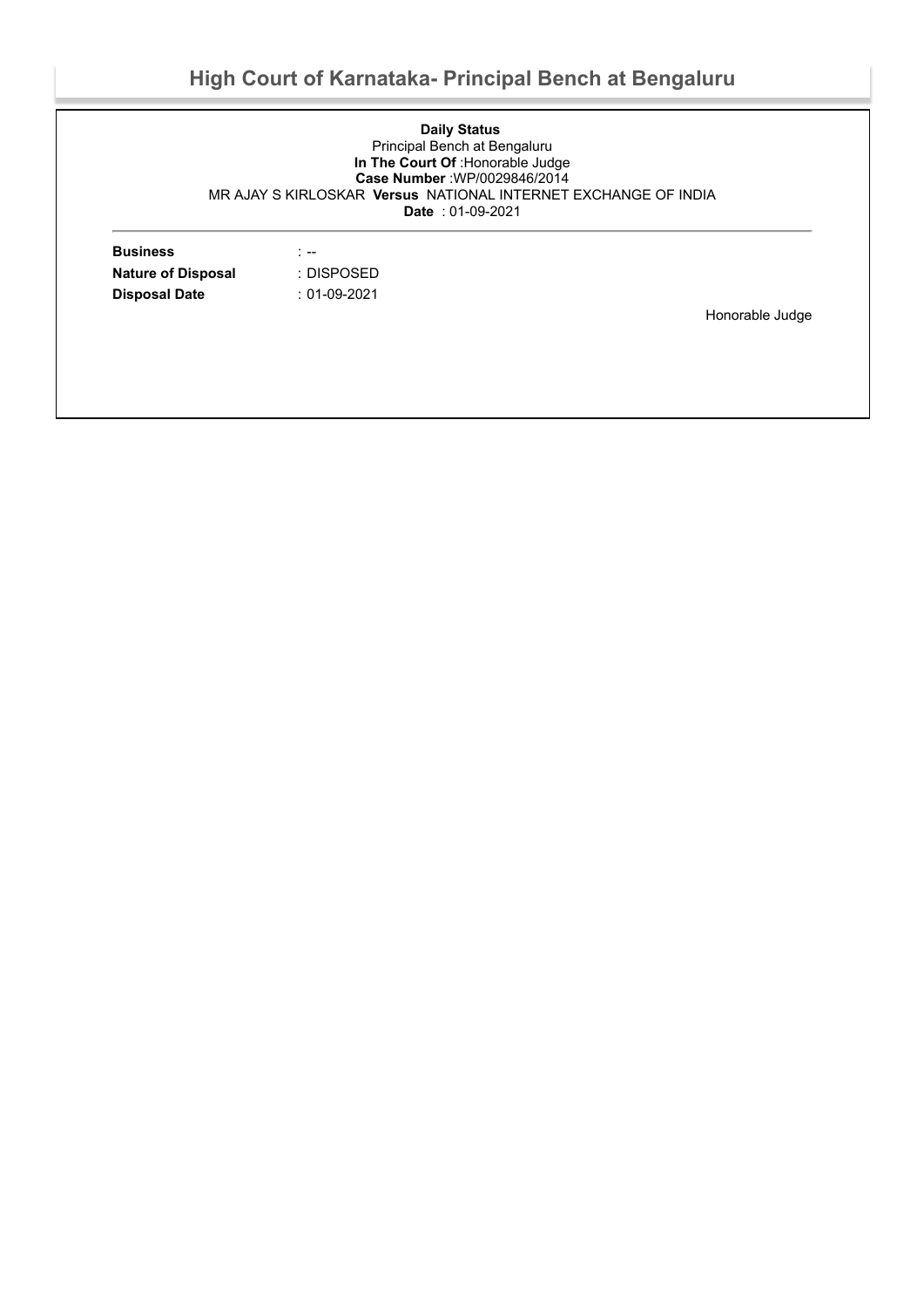## IN THE HIGH COURT OF KARNATAKA AT BENGALURU

DATED THIS THE 01<sup>ST</sup> DAY OF SEPTEMBER, 2021

BEFORE

THE HON' BLE MR.JUSTICE R DEVDAS

## WRIT PETITION NO.29846/2014 (GM-RES)

#### **BETWEEN**

MR AJAY S KIRLOSKAR S/O MR. SUKUMAR R. KIRLOSKAR AGED ABOUT 43 YEARS, R/AT KIRLOSKAR HOUSE, KEMPAPURA, HEBBAL AGRICULTURAL FARM POST, BANGALORE 560 024

...PETITIONER

(BY SRI DHYAN CHINNAPPA, SENIOR COUNSEL FOR SRI ARUN KUMAR, ADVOCATE)

### AND

1 . NATIONAL INTERNET EXCHANGE OF INDIA IN REGISTRY REGD OFF: FLAT NO. 6B, 6TH FLOOR, UPPALS M6 PLAZA, JASOLA DISTRICT CENTRE NEW DELHI 110 025 REP BY ITS SECRETARY

2 . M/S MITSU. IN 1ST FLOOR, ADARSH PLACE 118, OLD HANUMAN LANE, KALBADEVI ROAD, MUMBAI 400 002 REP BY ITS DIRECTOR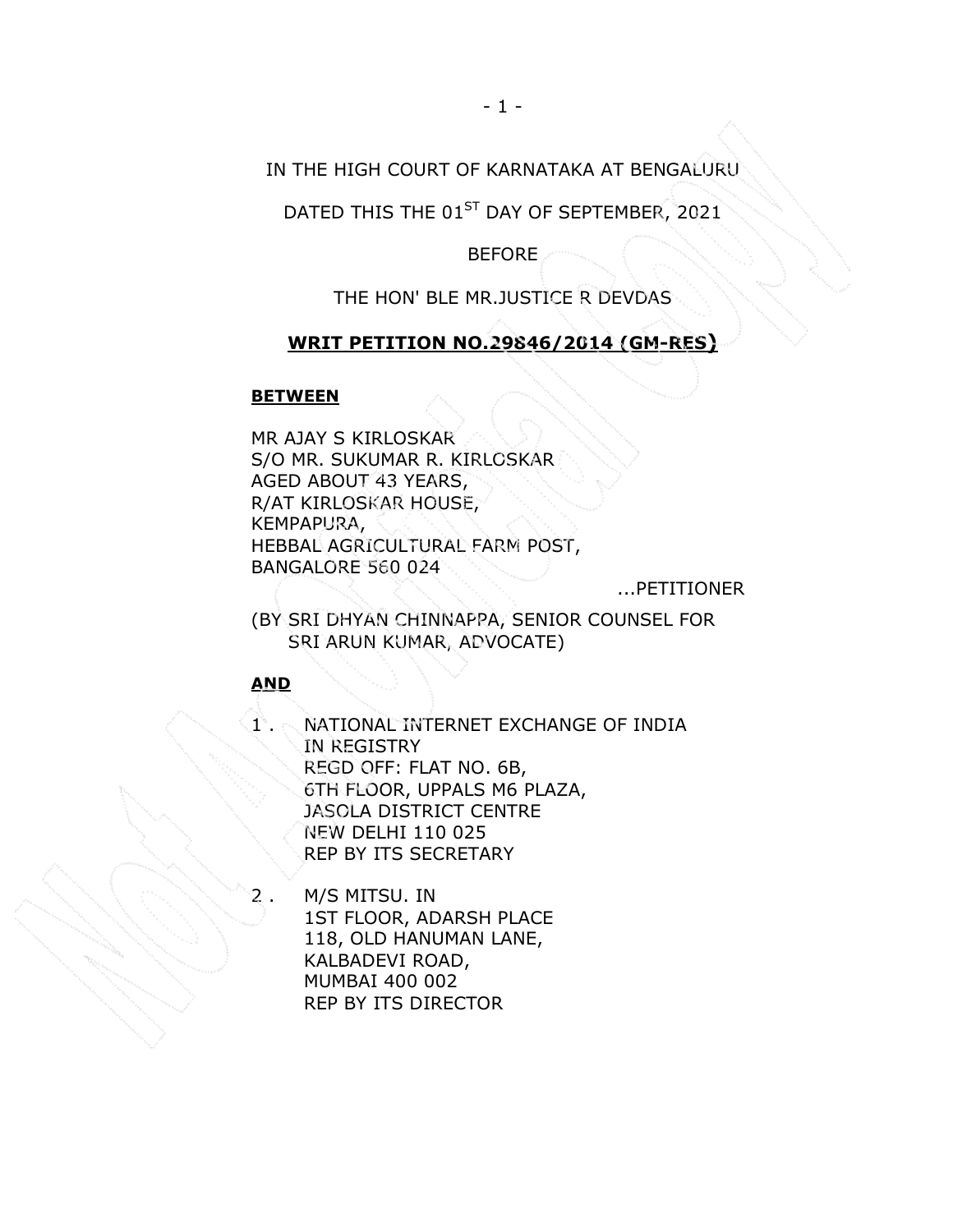- 3 . MR. SANJAY KUMAR SINGH AGE MAJOR F-719, GYANDEEP APARTMENT SECTOR-11, VASUNDHARA GHAZIABAD UTTAR PRADESH 201 012.
- 4 . M/S KIRLOSKAR PROPRIETARY LTD 13/A, KARVE ROAD, KOTHRUD, PUNE 411 038 REP BY ITS DIRECTOR
- 5 . GOVERNMENT OF INDIA MINISTRY OF COMMUNICATION & INFORMATION TECHNOLOGY DEPARTMENT OF INFORMATION TECHNOLOGY 9 TH LEVEL "B"- WING DELHI SECRETARIAT, NEW DELHI-110113.

…RESPONDENTS

(BY \*SRI MARAM SURESH GUPTA & SRI VAKUL SHARMA, ADVOCATES FOR R1) SRI C P AYAPPA, ADVOCATE FOR R4 SRI SIJI MALAYIL, ADVOCATE FOR R5 R2 & R3 ARE SERVED)

THIS WRIT PETITION IS FILED UNDER ARTICLES 226 & 227 OF THE CONSTITUTION OF INDIA PRAYING TO DECLARE THAT THE IN DOMAIN NAME DISPUTE RESOLUTION POLICY VIDE ANNEXURE-H, IS ILLEGAL, UNCONSTITUTIONAL AND WITHOUT ANY STATUTORY, LEGAL OR LEGISLATIVE MANDATE AND ETC.

THIS WRIT PETITION COMING ON FOR PRELIMINARY HEARING IN 'B' GROUP THIS DAY, THE COURT MADE THE FOLLOWING: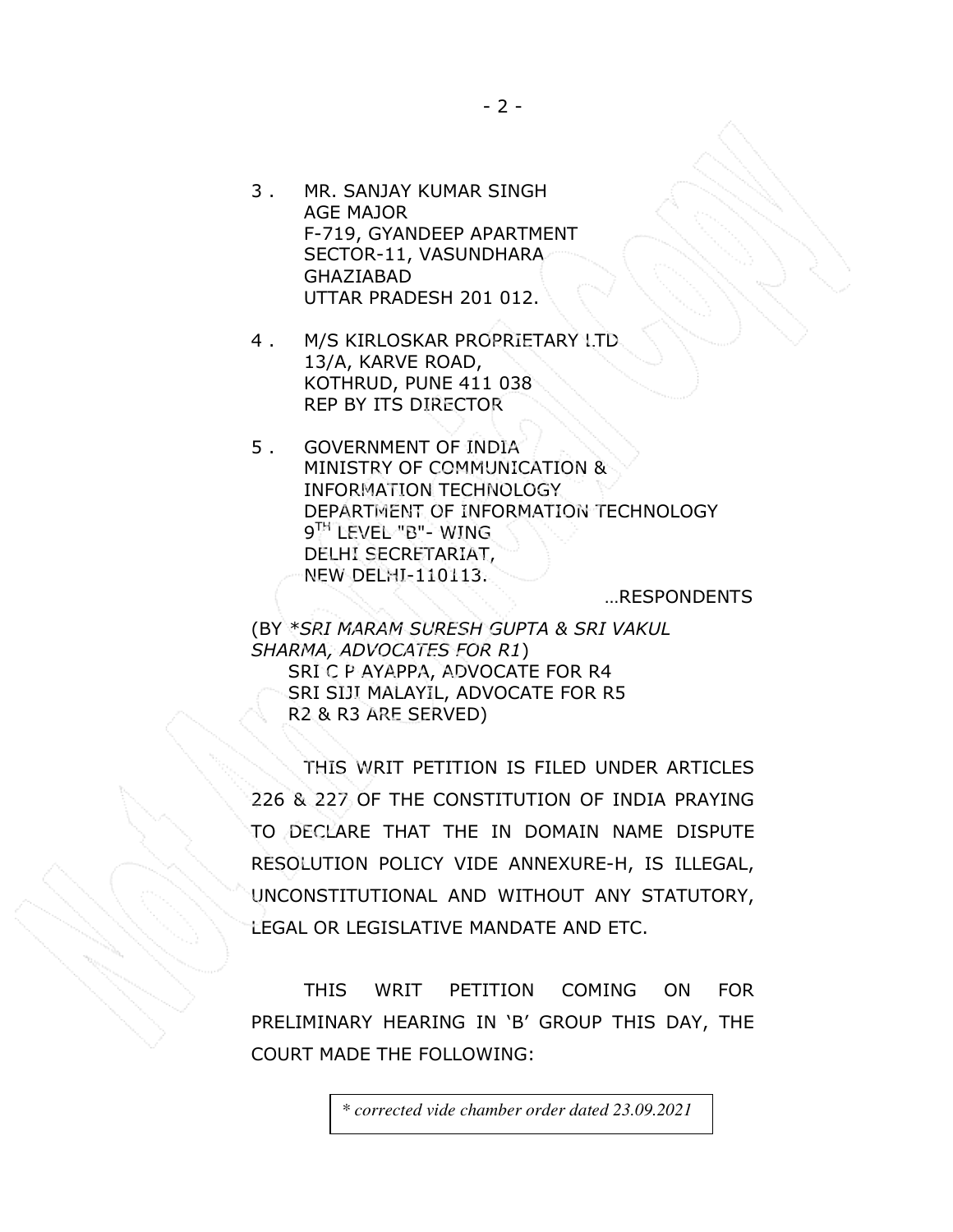#### **ORDER**

### R. DEVDAS J., (ORAL):

After arguing for sufficient length of time, the learned Senior Counsel appearing for the petitioner and learned Counsel for the 4<sup>th</sup> respondent have agreed to a suggestion made by this Court that the parties may agitate their rights before competent civil Court or if it is the contention of the 4th respondent that the petitioner and the 4<sup>th</sup> respondent have already entered into an agreement earlier and there is an arbitration clause in such agreement, the  $4<sup>th</sup>$  respondent is at liberty to invoke the arbitration clause in such agreement and proceed in accordance with law.

2. Consequently, the writ petition stands disposed of leaving it to the parties to either approach the competent civil Court or it is left to the  $4<sup>th</sup>$  respondent to invoke the arbitration clause if